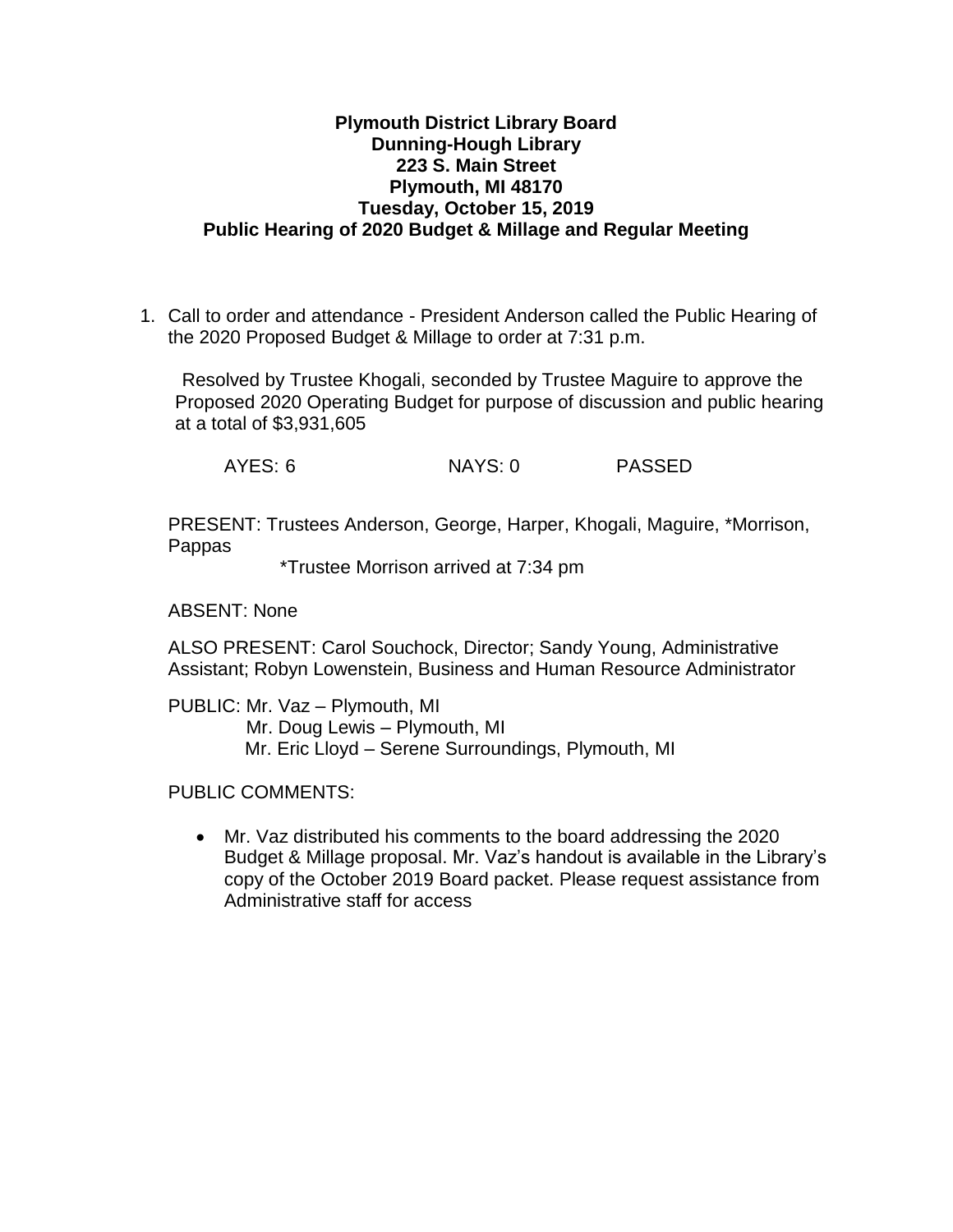2020 Budget Overview:

- Director Souchock went over projected 2020 Revenues and Expenditures. Expenditures for 2020 do not include replacement of windows; pilot window repairs/replacement; or the irrigation project to disengage the Library's water system from City Hall's system
- The materials budget will be reduced for 2020 but the e-resources budget will not be impacted due to high demand by patrons. 2019 budget reductions have allowed the Library to come in under \$4,000,000 for the year 2019

President Anderson closed the Public Hearing of 2020's Proposed Budget & Millage at 8:00 pm

Resolved by Trustee Khogali, seconded by Trustee Maguire to close the Proposed 2020 Budget & Millage hearing

AYES: 7 NAYS: 0 PASSED

2. Call to order and attendance – President Anderson called to order the Regular Meeting at 8:01 pm

PRESENT: Trustees Anderson, George, Harper, Khogali, Maguire, Morrison, Pappas

ABSENT: None

ALSO PRESENT: Carol Souchock, Director; Sandy Young, Administrative Assistant; Robyn Lowenstein, Business and Human Resource Administrator

PUBLIC: Mr. Vaz – Plymouth, MI Mr. Doug Lewis – Plymouth, MI Mr. Eric Lloyd – Serene Surroundings, Plymouth, MI

3. Approve agenda –

Resolved by Trustee Harper; seconded by Trustee Morrison to approve the agenda.

AYES: 7 NAYS: 0 PASSED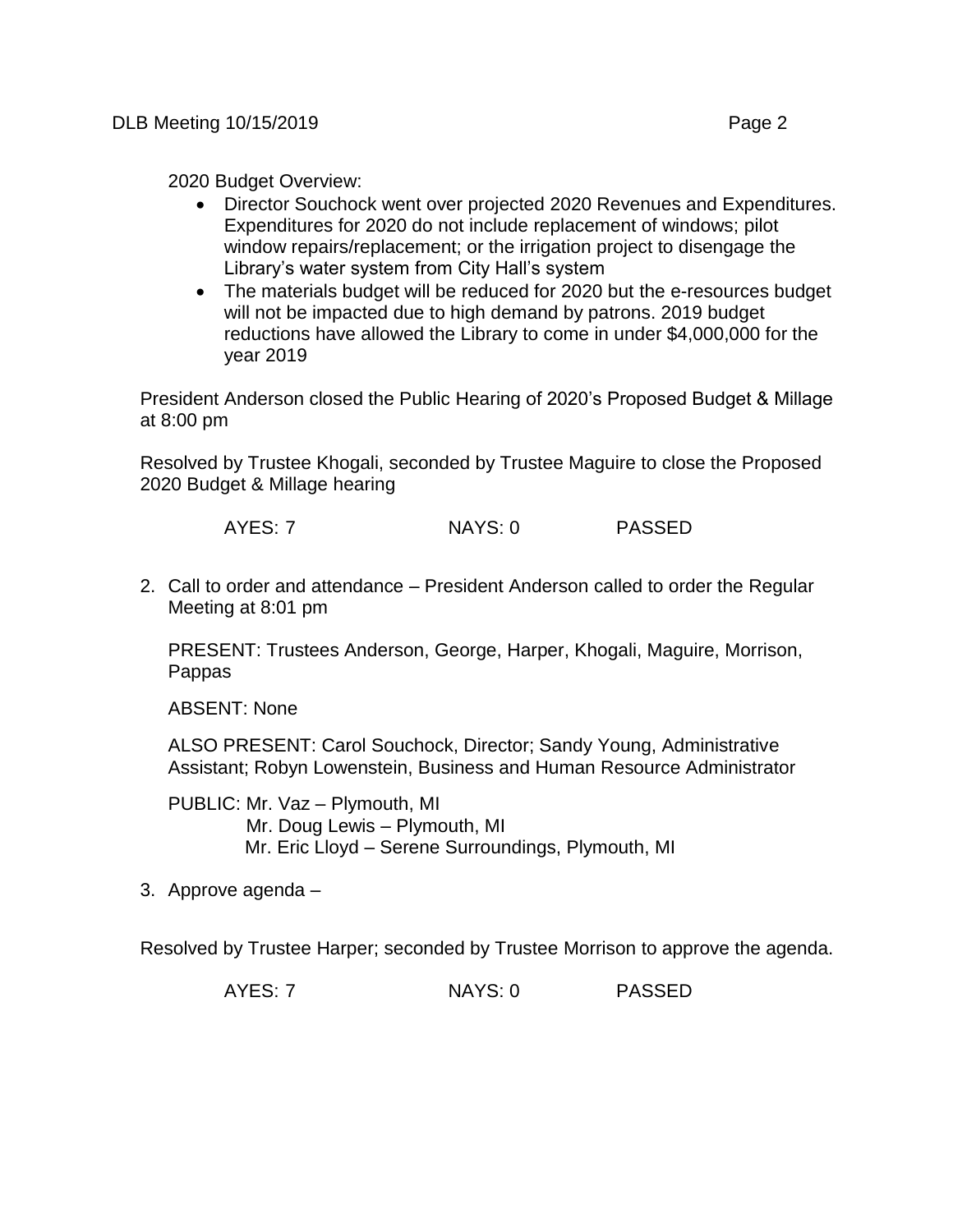- 4. Approve minutes of:
	- 4.1. September 17, 2019's regular meeting –

Resolved by Trustee Khogali; seconded by Trustee Pappas to approve the Minutes of September's regular meeting

AYES: 7 NAYS: 0 PASSED

- 4.2. September 28, 2019's Special Work Study Meeting
	- Mr. Vaz noted the year is incorrect on the minutes. The year has been corrected from 2018 to 2019

Resolved by Trustee Khogali; seconded by Trustee Pappas to approve the adjusted Minutes of September's Special Work Study meeting

AYES: 7 NAYS: 0 PASSED

4.3. September 30,2019's Joint Meeting with Finance Committee

Resolved by Trustee Khogali; seconded by Trustee Pappas to approve the Minutes of September's Joint meeting with Finance Committee

AYES: 7 NAYS: 0 PASSED

- 5. Public comment
	- Mr. Vaz distributed his comments to the board addressing the emergency lighting upgrades and other topics. Mr. Vaz's handout is available in the Library's copy of the October 2019 Board packet. Please request assistance from Administrative staff for access
	- Mr. Lewis suggested some alternative ways to fix the current window issues
- 6. Financial report and list of September's bills
	- Director Souchock is working with the electrical engineer at Peter Basso Associates to determine which LED fixtures should be purchased to replace the two large fixtures hanging above the main stairs
	- Kiwanis Club of Plymouth has put out an ask to the Library. Director Souchock and Susan Stoney has proved them with a 'wish list' of teen items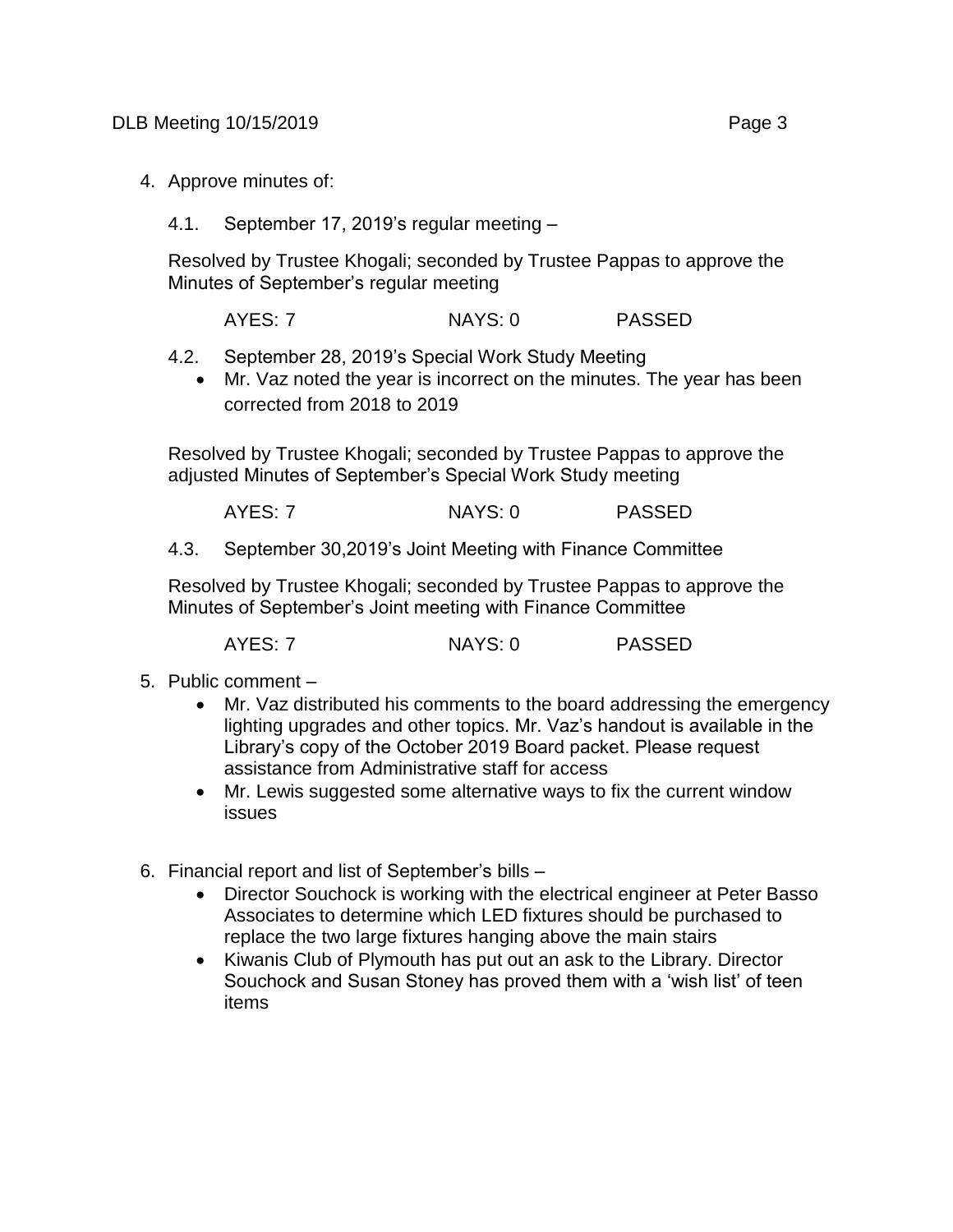DLB Meeting 10/15/2019 **Page 4** 

Resolved by Trustee Harper; seconded by Trustee Morrison to accept the financial report.

AYES: 7 NAYS: 0 PASSED

Resolved by Trustee Harper; seconded by Trustee Pappas to approve for payment check numbers 28538 through 28632 & check number 127769 and September's payroll and retirement transfers and monthly interest notices.

AYES: 7 NAYS: 0 PASSED

- 7. Librarians' Report
	- The Star Wars program, held the past Saturday, had over 260 participants
	- The Library will be hosting an event on October 26, 2019 to thank our Friends and Friends' Book Sale Volunteers
	- Carol Champagne, Youth Services Librarian, will be retiring as of the middle of December, after 22 years of service at the Plymouth District Library
	- Two bikes were stolen outside of the Library. The culprit has been apprehended and will be charged
	- 7.1 Trustee Reports None
- 8. Committee Reports
	- 8.1 Building Committee No meeting in September
	- 8.2 Personnel Committee Meeting held on October 15, 2019
		- Trustee Harper said the Committee has confirmed that funds are available in the budget for merit raises this year and next year without budget adjustments. However, the budget does not allow for any general overall increases due to funding constraints. Changes to retirement and healthcare benefits are being considered
	- 8.3 Goals Committee No meeting in September
	- 8.4 Finance Committee Meeting held September 30, 2019
		- The Finance Committee meeting invited additional members of the board to attend because the topic of finance is so important to the Library. With the addition of the added members, the meeting became a "Special Board' meeting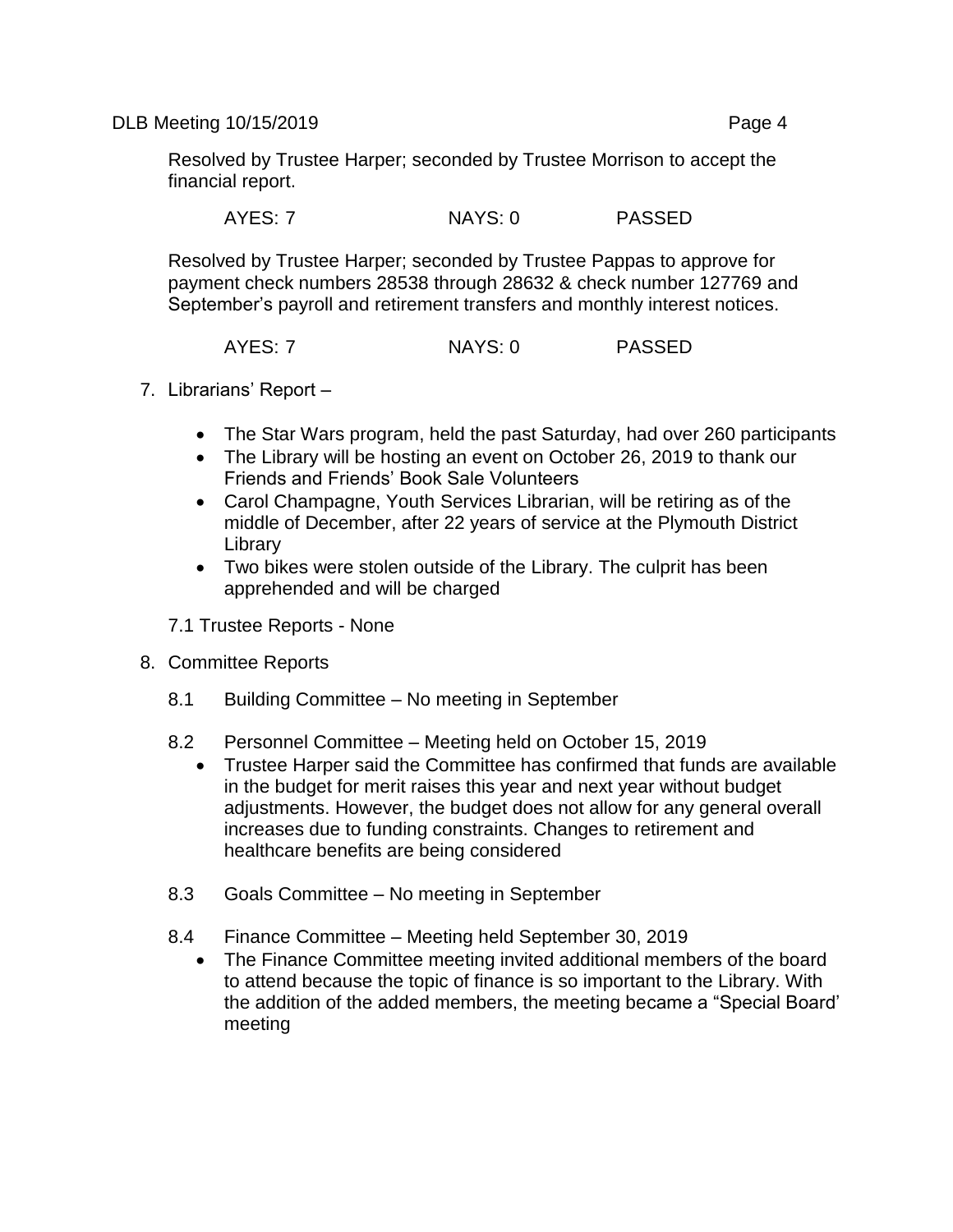## DLB Meeting 10/15/2019 **Page 5**

- 9. Old Business
	- 9.1 Irrigation System
		- Eric Lloyd from Serene Landscape Group went over his company's proposal for separating the Library's water system from City Hall's water system. During the separation, new valves will be added resulting in a 30 – 40% increase in efficiency, which will reduce the Library's water bill. The landscaped island near our parking lot entrance, which will have water cut off, will be hand watered, at no cost to the Library, by the DDA
		- Director Souchock said she will be getting more proposals before the Library makes a commitment to one vendor
	- 9.2 State Appropriation/Lab Project
		- Director Souchock stated the Library was fortunate that the State made an appropriation to the Library of \$96.000. \$48,000 was given to the Library last year and \$48,000 will be given this year at the end of the Lab upgrade. Most of the technology purchases are being made this year. Director Souchock is seeking the approval of the Board to move some of the funds the Library received last year, that are now in the savings, into this year's by making a budget adjustment

Resolved by Trustee Harper, seconded by Trustee Morrison to approve the purchase of computers and monitors from CDWG for \$70,267 and the associated Budget adjustment of \$22,267

ROLL CALL:

AYES: Trustees Anderson, George, Harper, Khogali, Maguire, Morrison, Pappas 7 NAYS:  $\qquad \qquad \qquad 0$ ABSENT: 0

RESOLUTION DECLARED: PASSED